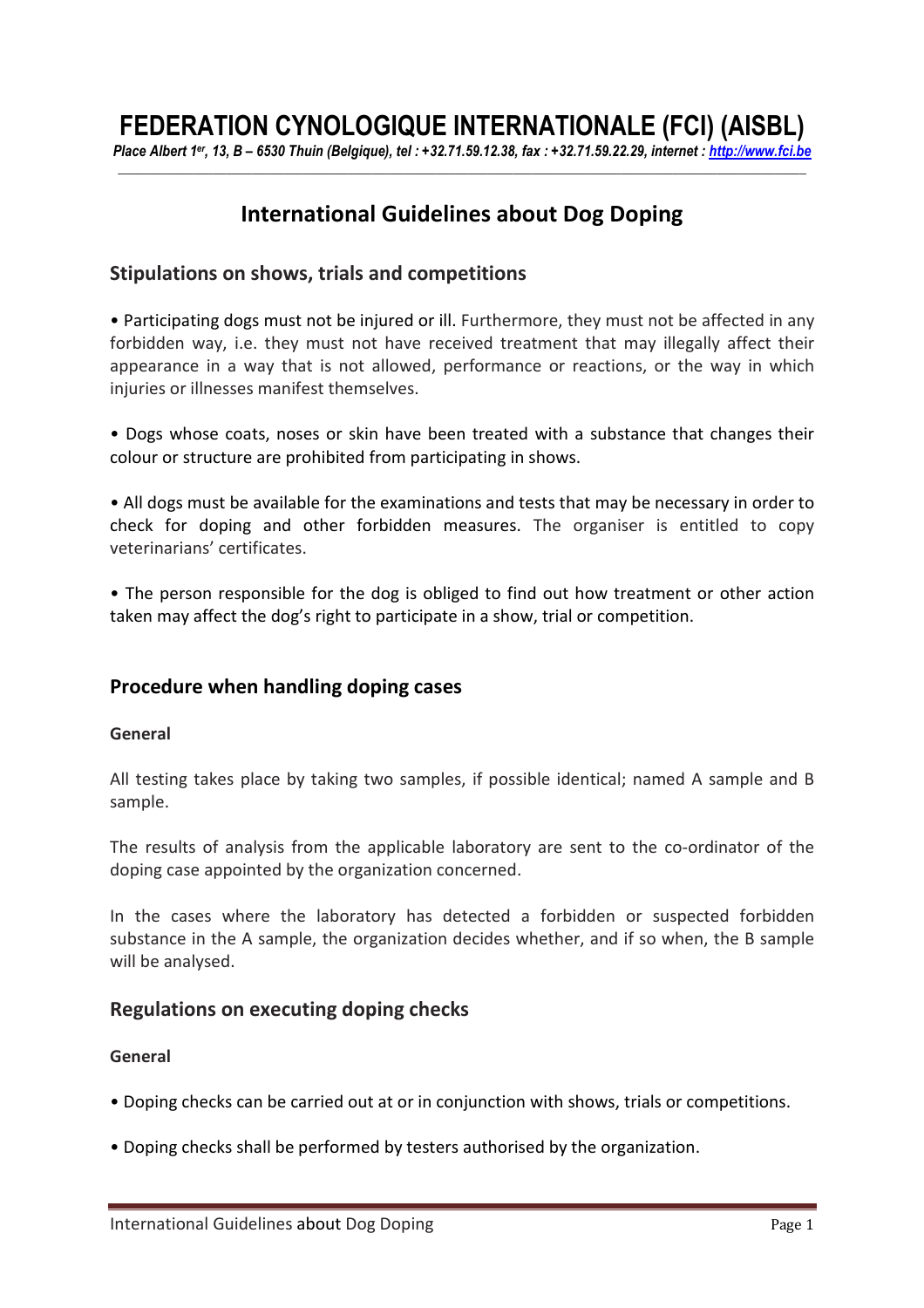- Authorisation and identity card shall be shown if requested.
- The tester must be unbiased.

• A summons to testing may be made in writing. Receipt of the summons must be confirmed through the signature of the person responsible for the dog. The summons is to include an information leaflet containing references to the organization's regulations on the obligation to make the dog available for doping tests, as well as a description of the testing procedures and further processing of the case. Failure to come for testing must be reported to the doping co-ordinator of the organization immediately.

• The person responsible for the dog, or a representative of this person, is entitled to be present when the sample is taken.

• When taking blood and urine samples, a veterinarian must be available.

• When taking urine samples, the person responsible for the dog may assist under the tester's supervision. However, the person responsible for the dog MUST also wear protective gloves if he or she assists.

## **Order to perform doping tests**

• The organization or a person authorised by the organization may order that a dog be tested. If deemed necessary, the veterinarian on duty can also decide on testing.

## **Qualifying period for certain treatments and measures**

Certain treatments and measures are banned. For practical reasons, a dog may be allowed to take part in trials, competitions or shows after six months, provided that the treatment or measure cannot be assumed to have a remaining effect after this period of time. In the case of other treatments or measures, a qualifying period is applicable. This means that the dog may participate in trials, competitions or shows after the qualifying period. It should be noted that such qualifying periods do not guarantee that the animal's body is free of the substance concerned.

## **Exemption**

Dogs that have been subject to measures may participate if the measure was justified for medical reasons and exemption for participation has been granted, or if the qualifying period for the measure has ended. The granting of exemption is principally an option in cases of lengthy treatment, and the decision taken is primarily based on animal protection reasons.

Exemption is granted by the relevant organization. Exemption must be applied for and granted before participation and can refer to shows, trials or competitions. Confirmation of exemption must be brought to the event and shown on request.